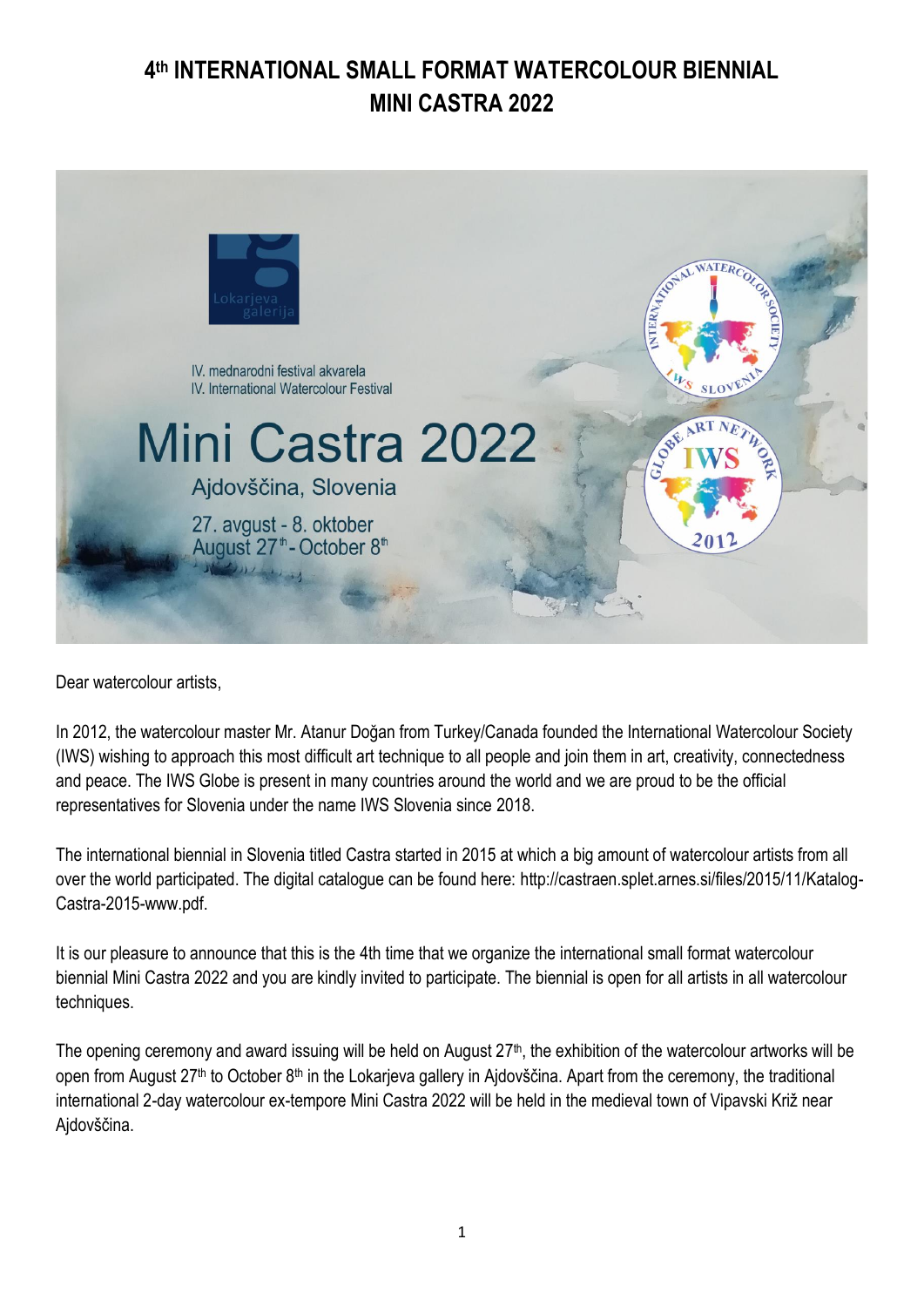#### **EXHIBITION**:

- Date of the exhibition: August  $27<sup>th</sup>$  to October 8<sup>th</sup> (41 days);
- Opening ceremony and award issuing: August 27<sup>th</sup> (Saturday);
- Traditional international 2-day watercolour plain air: August 26<sup>th</sup> and 27<sup>th</sup> (Friday & Saturday).

#### **WATERCOLOUR:**

- Topic: landscape, people, city, abstract, still life. animals;
- The artwork has to be without passepartout and without frame;
- maximum 2 years old (from 2020);
- format: maximum 21 x 29.7 cm  $(8.3 \times 11.7 \text{ in})$ , minimum  $14.8 \times 21.0 \text{ cm}$   $(5.8 \times 8.3 \text{ in})$ .
- One watercolour artist can participate with maximum 4 artworks.

# PART 1

#### **INSTRUCTIONS FOR PARTICIPATION:**

- The watercolour artist can apply by sending photos of a maximum 4 artworks to **[iws.slovenia](mailto:iws.slovenia@gmail.com)@gmail.com**;
- The deadline for the application is April  $16<sup>th</sup>$ .
- The professional art committee will inform the selected authors on April 23rd;
- All selected artists will receive an e-mail with detailed instructions about how to send the original watercolour and pay the participation fee.

## **INSTRUCTIONS FOR SENDING DIGITAL PHOTOS OF YOUR WATERCOLOURS:**

- Format: .jpg / .jpeg;
- Size: between 2 M pixels and 3 M pixels;
- Resolution: 300 dpi:
- Title the digital photo: **Name and Surname – Country – Title – Year – Size**;
- Your digital photo will appear in the catalogue so please, send us the best quality photo!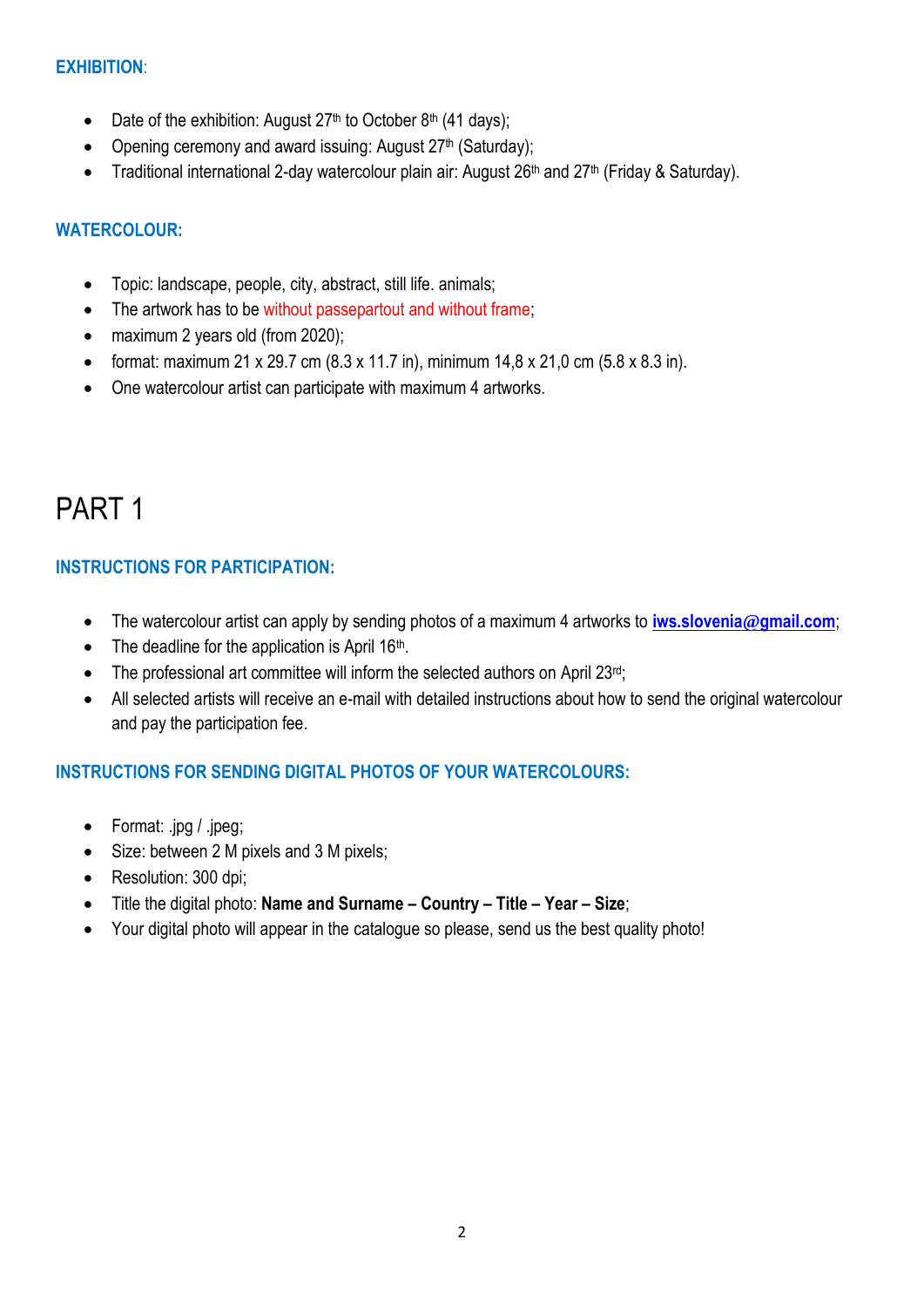# PART 2

## **PARTICIPATION FEE:**

- You only pay if you are informed that your artworks were selected for the exhibition.
- Payment deadline: June 10<sup>th</sup>;
- The participation with the digital catalogue is the following:
	- Slovene citizens **40 EUR**,
	- EU citizens **65 EUR,**
	- Non EU citizens **75 EUR**.
- The participation with the printed catalogue is the following:
	- Slovene citizens **45 EUR**,
	- EU citizens **70 EUR,**
	- Non EU citizens **80 EUR**.

For every artist, the participation fee covers the exhibition in the Lokarjeva gallery, the catalogue of Mini Castra 2022, certificate and the return of the original watercolours.

If the weight of the package exceeds 2 kg, the shipping cost is higher.

#### **PAYMENT OF THE FEE:**

You can either deposit on the bank account or send the participation fee on Paypal.

• For bank deposits, send the participation fee to the following bank account:

**Name: LOKARJEVA GALERIJA Address: Vilharjeva 38 IBAN: SI56 0444 4000 3138 736 SWIFT: KBMASI2XXXX 5270 Ajdovščina Slovenija**

• For Paypal payment, send the **participation fee + 5 € of Paypal commission** on Paypal account **lokarjeva.galerija@dlusp.si**.

In both cases, send us the payment confirmation to the email *iws.slovenia@gmail.com.*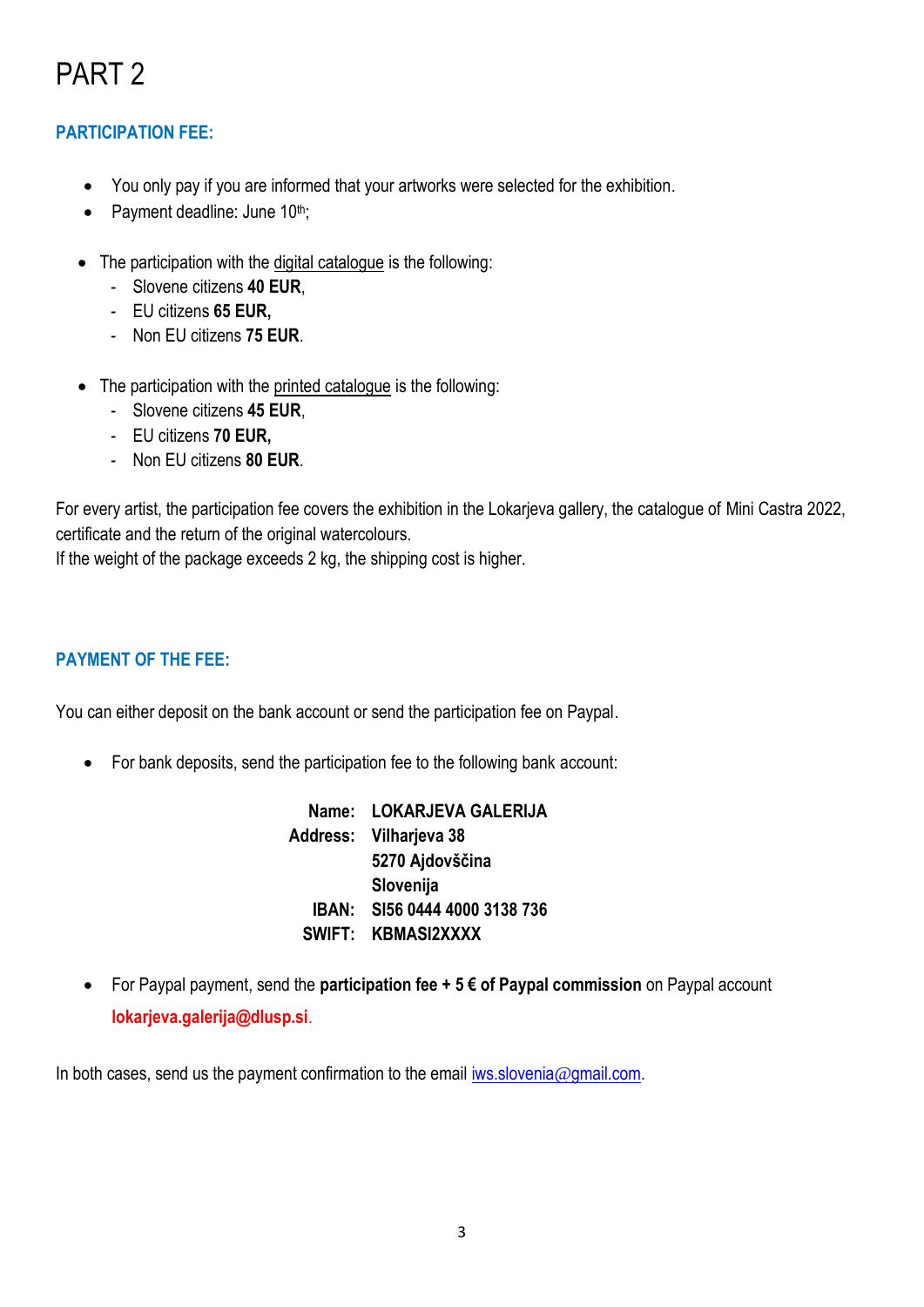#### **INSTRUCTION FOR SENDING THE ORIGINAL WATERCOLOOURS:**

- Send the original watercolour artwork only if your artwork has been selected for the exhibition and you have paid the participation fee.
- Deadline for sending the original watercolours from your country (at the post office, DHL, etc.) is May 7<sup>th</sup> 2022.
- On the back side of every watercolour, you should attach the filled-out form (Annex 1).
- You send the original watercolours to the following address (Annex 2):

**Lokarjeva galerija Vilharjeva 38 5270 Ajdovščina Slovenia**

- Apart from the original watercolours, you send the printed address to which we will send you back your artworks and the catalogue (Annex 3).
- Send the watercolours in such package that we can reuse it to send you back the watercolours and the catalogue.
- If you send original watercolours from different artists in one package, we will return them to you as well.

|           | April 16:       | Deadline for sending the digital photo of your watercolours                           |
|-----------|-----------------|---------------------------------------------------------------------------------------|
|           | April 23:       | Announcement of the selected artworks                                                 |
|           | May $7:$        | Deadline for sending the original watercolours from your country (at the post office, |
|           |                 | DHL, etc.)                                                                            |
| $\bullet$ | June 10:        | Deadline for paying the participation fee                                             |
|           | August 26 & 27: | International watercolour extempore in Vipavski Križ                                  |
|           | August 27:      | Mini Castra 2020 opening ceremony and award issuing                                   |
|           | October 8:      | End of the exhibition                                                                 |
|           | November 30:    | Deadline for sending back the original watercolours                                   |
|           | December 24:    | Deadline for the award payment                                                        |

#### **IMPORTANT DATES IN 2022:**

#### **AWARDS:**

- By the end of April 2022, the professional art committee will select 5 awarded watercolours and 10 recognitions. They will be published on the website of Mini Castra 2022 (https://lokarjevagalerija.splet.arnes.si), on IWS Slovenia and Lokarjeva gallery Facebook Fan Pages.
- The awards are as follows:

| 1 <sup>st</sup> prize | $-500$ EUR |
|-----------------------|------------|
| 2 <sup>nd</sup> prize | $-400$ EUR |
| 3 <sup>rd</sup> prize | $-350$ EUR |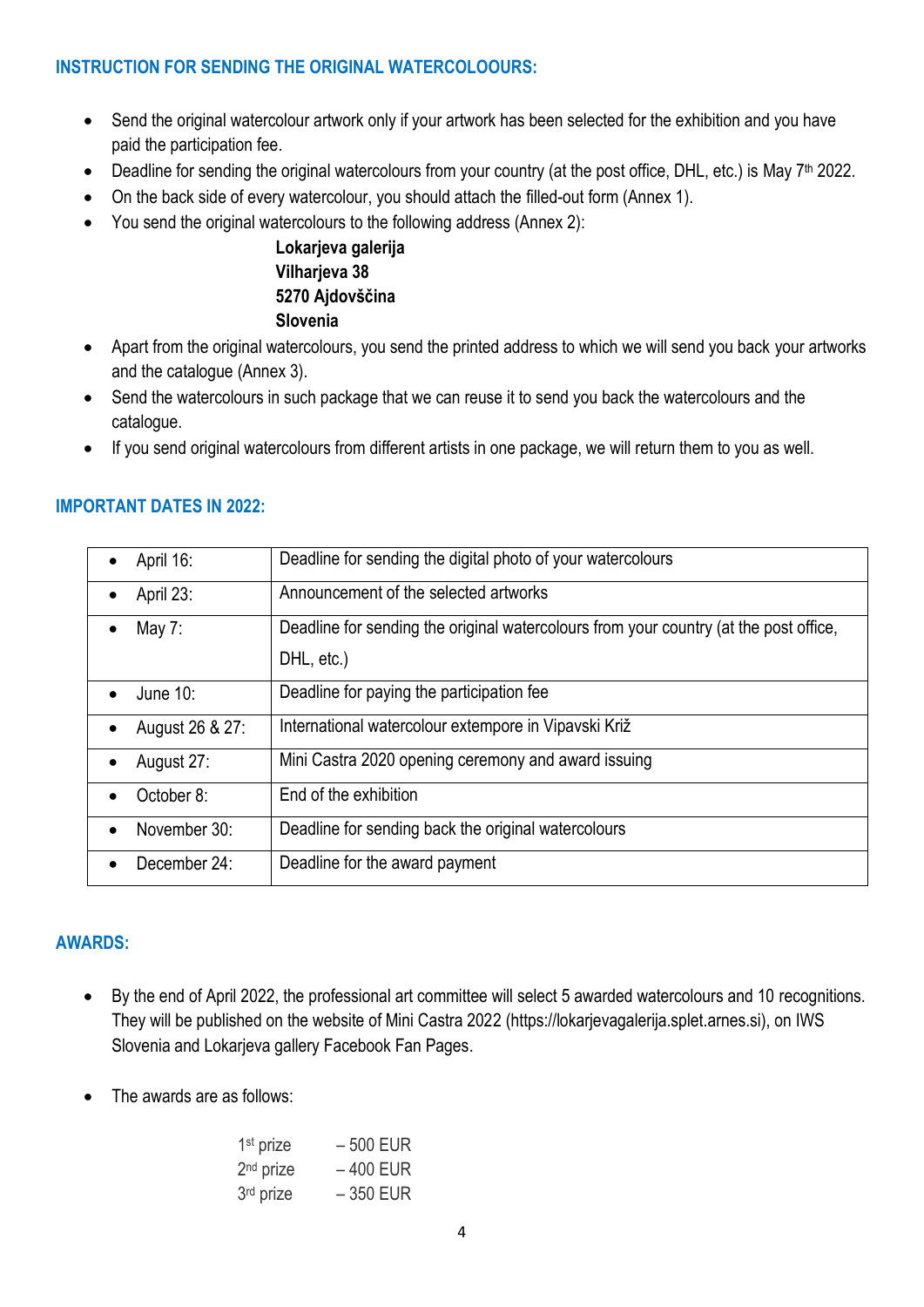| 4 <sup>th</sup> prize | $-300$ EUR |
|-----------------------|------------|
| 5 <sup>th</sup> prize | $-250$ EUR |

- The awards are in **gross** price, therefore include your Taxpayer Identification Number in the form (Annex 1).
- The awarded watercolours remain to the organiser regardless the price.

#### **MISCELLANEOUS:**

- All exposed watercolours are on sale, so write a suitable price.
- The catalogue of Mini Castra 2022 will be sent to the artists together with their original watercolours after the end of the exhibition, until November 30st.
- The Lokarjeva Gallery reserves the rights to reproduce and exhibit any work accepted, for promotional or cultural purposes.
- **Although all works will be handled with maximum care, the Lokarjeva Gallery will assume no responsibility for any damage or loss that may occur.**
- The artworks will be sent back via Pošta Slovenije. If the artwork returns to the organizers, you should cover the expenses of the next shipping. If the artwork returns for the second time, the artwork remains to the organizers.
- If you are sending your artworks via DHL or any other international currier, do not write the value of the artwork! If the artwork goes through the customs in Slovenia, the gallery will not pay the importation fee and the artwork will not be accepted to the exhibition and will be sent back.
- The works that do not adhere exactly to these rules, will not be sent back.
- By sending your artwork and paying the participation fee you agree with all above terms and conditions.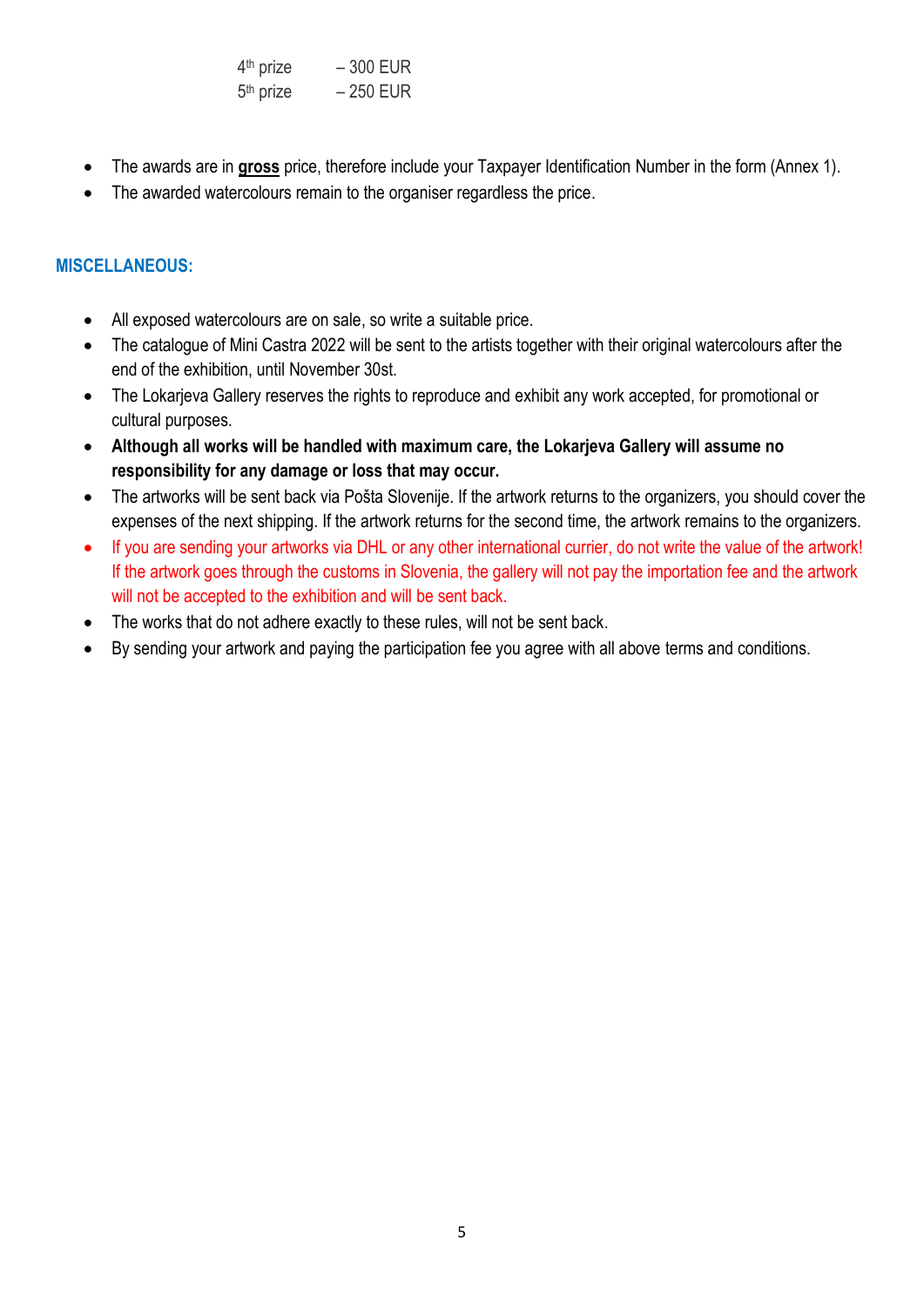## **1. Annex 1**

Please, fill in the following form, cut it out and attach it at the back of each watercolour painting.

Your dates will be used for sending you updates about Mini Castra 2022 and for exposition invitations.

| <b>NAME</b>                                                                                          |                          |
|------------------------------------------------------------------------------------------------------|--------------------------|
| <b>SURNAME</b>                                                                                       |                          |
| <b>PARTICIPATION</b>                                                                                 | PRINTED CATALOGUE        |
| (underline or circle)                                                                                | <b>DIGITAL CATALOGUE</b> |
| YOUR VALID ADDRESS TO<br>WHICH WE WILL SEND YOU<br><b>BACK THE WATERCOLOURS</b><br>AND THE CATALOGUE |                          |
| E-MAIL                                                                                               |                          |
| <b>TITLE</b>                                                                                         |                          |
| <b>SIZE</b>                                                                                          |                          |
| <b>YEAR</b>                                                                                          |                          |
| <b>PRICE</b>                                                                                         |                          |
| <b>TAXPAYER IDENTIFICATION</b><br>NUMBER*                                                            |                          |

\* A Taxpayer Identification Number (TIN) is an identifying number used for tax purposes in your country. It is needed to pay you off the award in case you win a financial award. If you do not have it, let us know before the exhibition.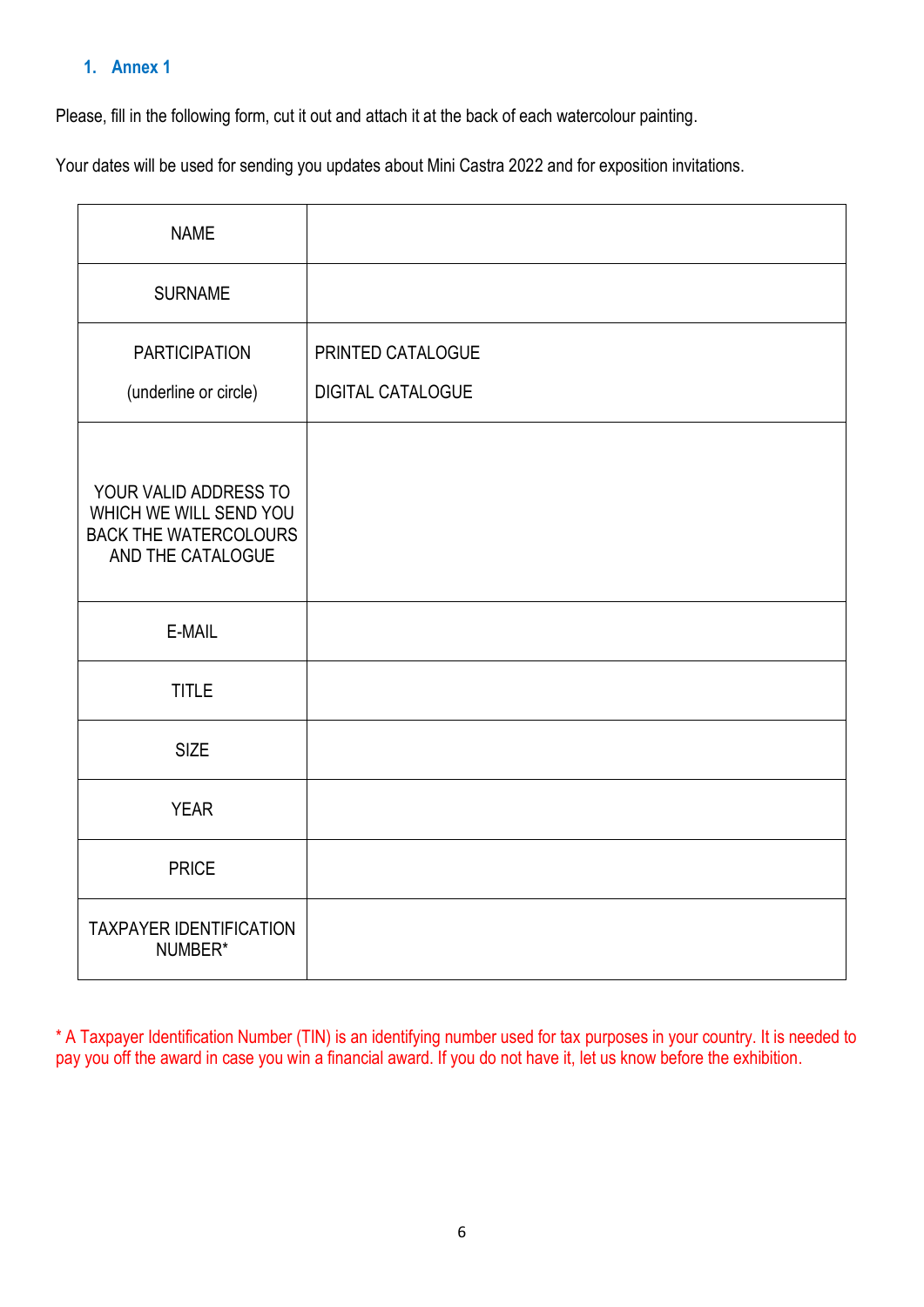# **2. Annex 2**

An example of the envelope:





# **IMPORTANT:**

If you are sending your artworks via DHL or any other international currier, do not write the value of the artwork or write the minimum amount (example 10 $\epsilon$ )! If the artwork goes through the customs, the gallery will not pay the importation fee and the artwork will be sent back.